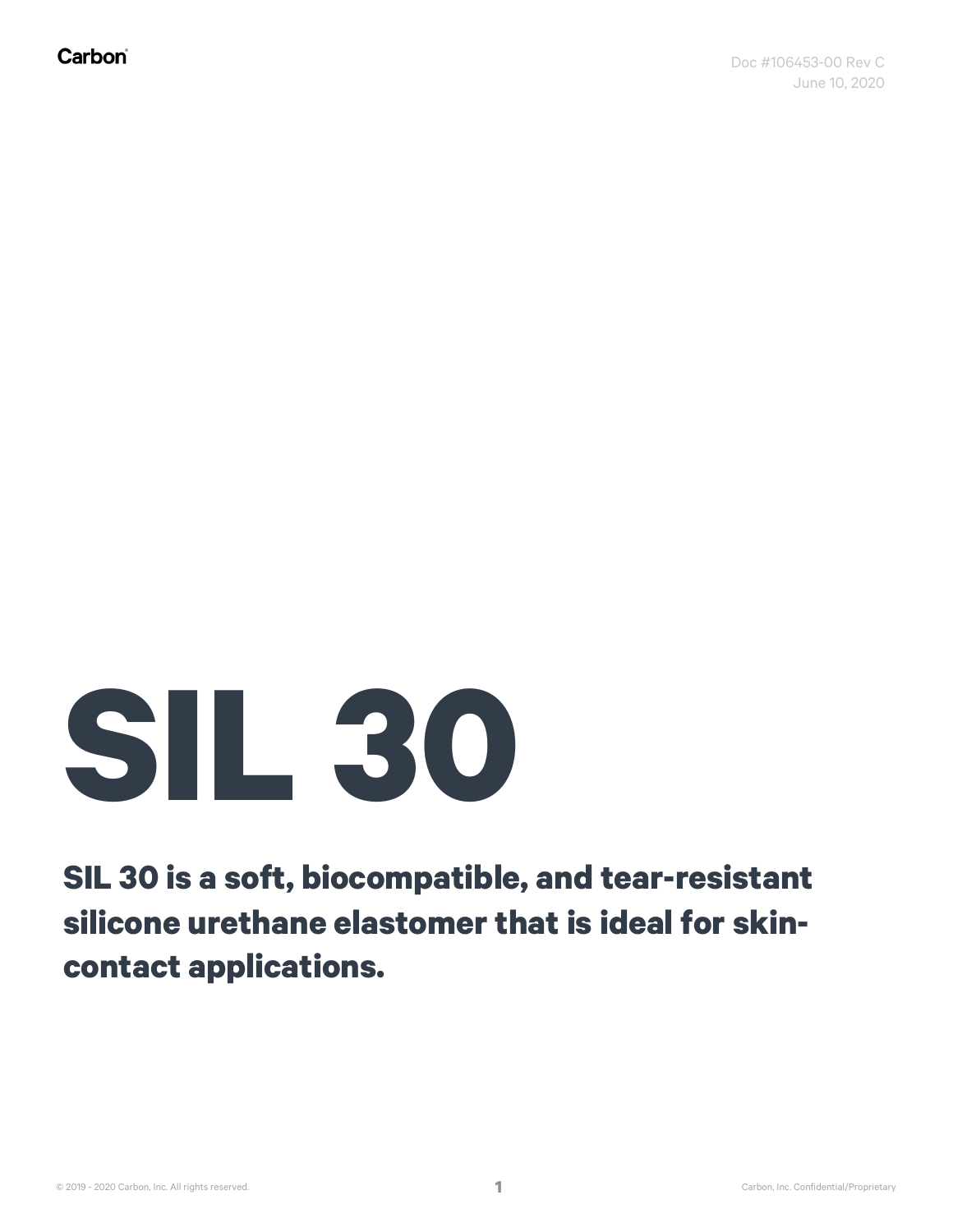#### Carbon

| <b>Tensile Properties</b><br>ASTM D412, Die C, 500 mm/min | <b>Metric</b> | <b>US</b> |
|-----------------------------------------------------------|---------------|-----------|
| Tensile Modulus                                           | 3 MPa         | 440 psi   |
| Elongation at Break                                       | 350%          | 350%      |
| Stress at 50% Elongation                                  | $0.4$ MPa     | 60 psi    |
| Stress at 100% Elongation                                 | 0.7 MPa       | 100 psi   |
| Stress at 200% Elongation                                 | 1.5 MPa       | 220 psi   |
| Ultimate Tensile Strength                                 | 3.5 MPa       | 500 psi   |
| <b>Other Mechanical Properties</b>                        | <b>Metric</b> | <b>US</b> |
| Tear Strength, Die C (die cut), ASTM D624                 | 10 kN/m       | 57 lbf/in |
| Compression Set, 23 °C, 72 h, ASTM D395-B                 | 10%           | 10%       |
| Bayshore Rebound Resilience, ASTM D2632                   | 20%           | 20%       |

| <b>Thermal Properties</b>      | <b>Metric</b> | <b>US</b> |
|--------------------------------|---------------|-----------|
| $Ta$ (DMA, tan(d)), ASTM D4065 | 10 °C         | 50 °F     |

| <b>Dielectric/Electric Properties</b> |      |
|---------------------------------------|------|
| Dielectric Constant, ASTM D150        | 7.6  |
| Dissipation Factor, ASTM D150         | 0.15 |

| <b>General Properties</b> |                                   |
|---------------------------|-----------------------------------|
| Hardness, ASTM D2240      | 35 (Instant), 31 (5 sec), Shore A |
| Density, ASTM D792        | $1.07$ g/cm <sup>3</sup>          |
| Density (liquid)          | $1.05$ g/cm <sup>3</sup>          |

This information and Carbon's technical advice are given to you in good faith but without warranty. The application, use and processing of these and other Carbon products by you are beyond Carbon's control and, therefore, entirely your own responsibility. Carbon products are only to be used by you, subject to the terms of the written agreement by and between you and Carbon.

You are responsible for determining that the Carbon material is safe, lawful, and technically suitable for the intended application, as well as for identifying the proper disposal (or recycling) method consistent with applicable environmental laws and regulations. CARBON MAKES NO WARRANTIES OF ANY KIND, EXPRESSED OR IMPLIED, INCLUDING, BUT NOT LIMITED TO, THE WARRANTIES OF MERCHANTABILITY, FITNESS FOR A PARTICULAR USE, OR NON-INFRINGEMENT. Further, it is expressly understood and agreed that you assume and hereby expressly release Carbon from all liability, in tort, contract or otherwise, incurred in connection with the use of Carbon products, technical assistance and information. No license with respect to any intellectual property is implied.

Parts were processed using an M series printer and a Smart Part Washer with VF 1 as the solvent.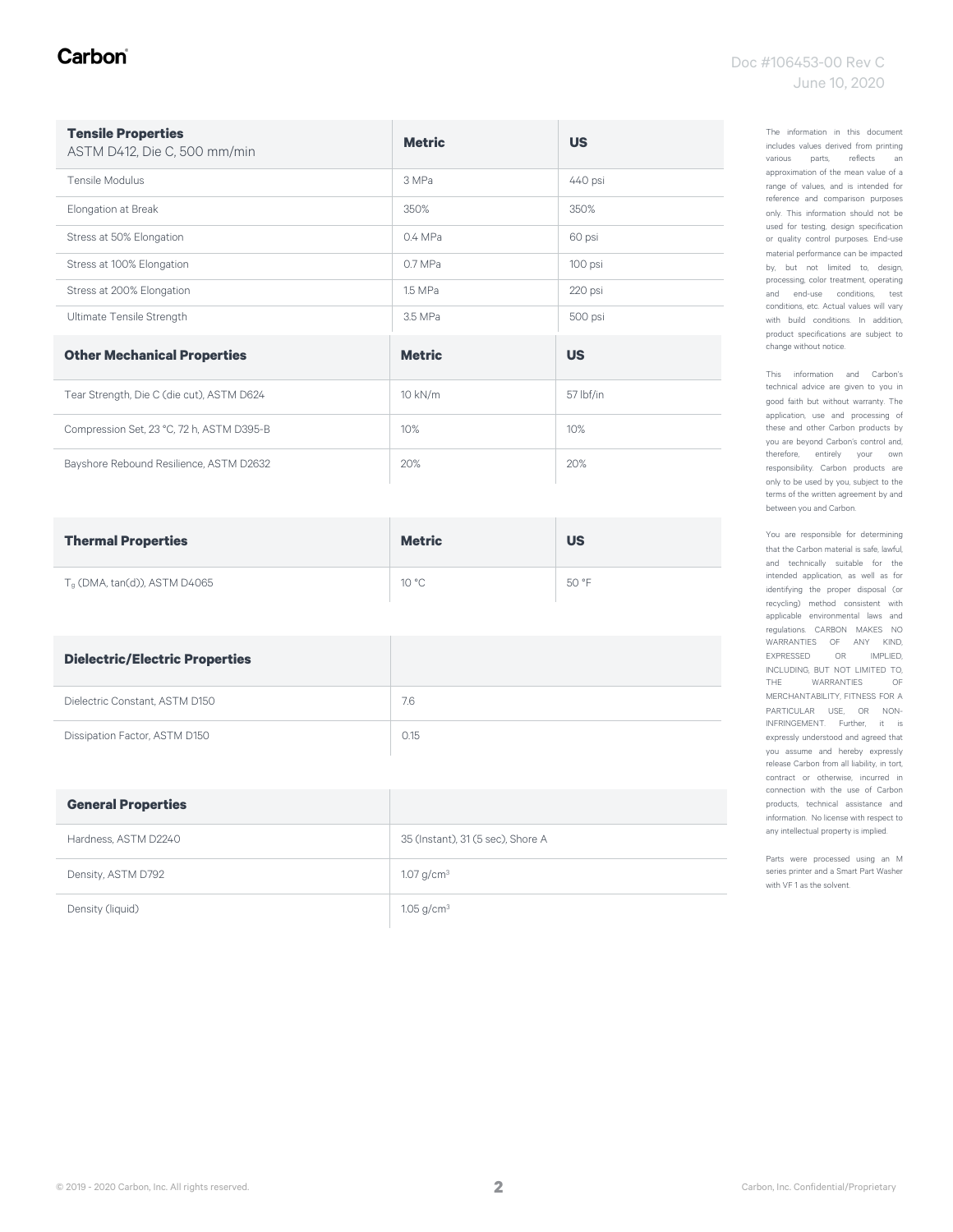Carbon®

# **SIL 30**

#### **Extended TDS**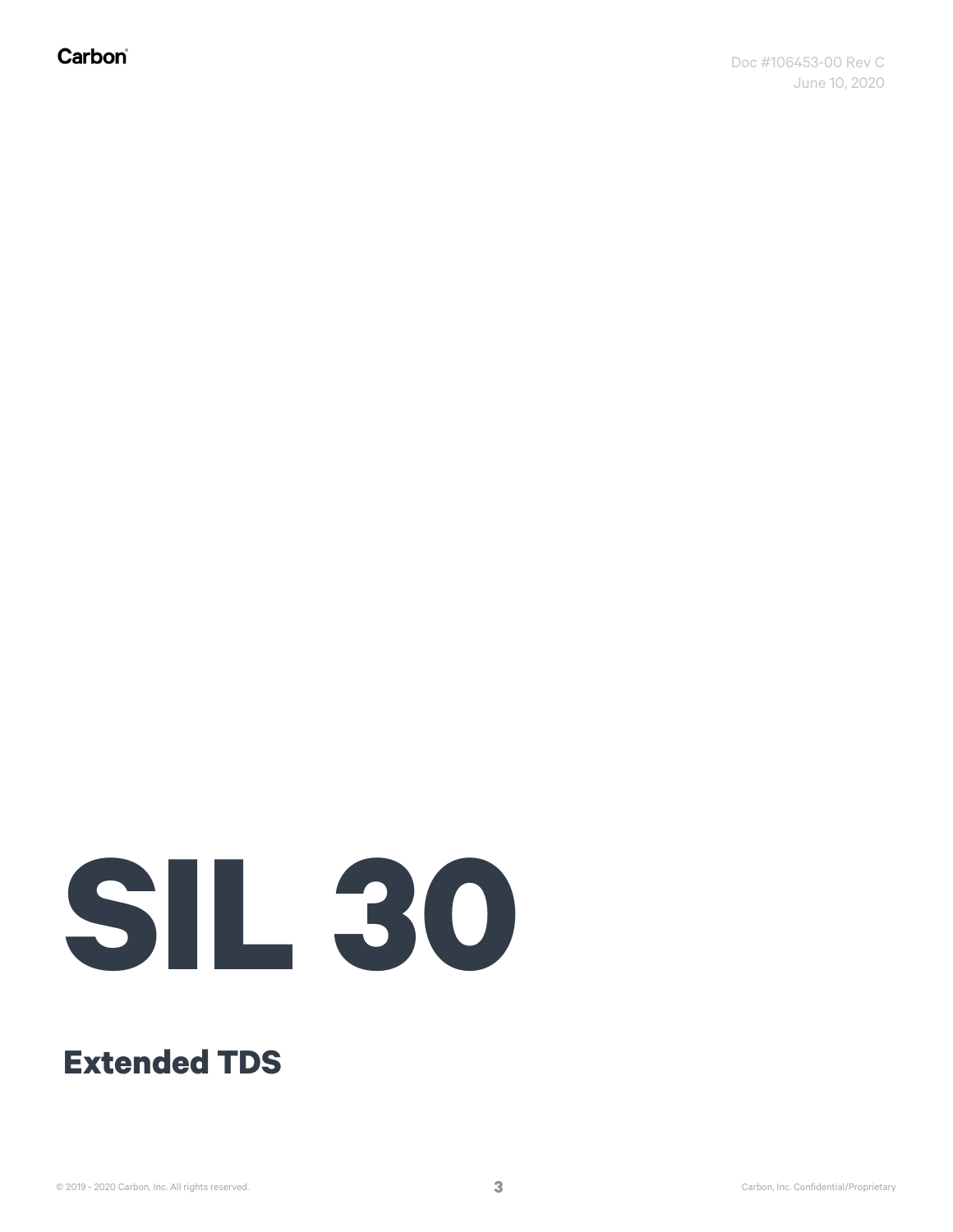## **SIL 30 Mechanical Properties**

#### **Representative Tensile Curve**

ASTM D412, Die C, 500 mm/min

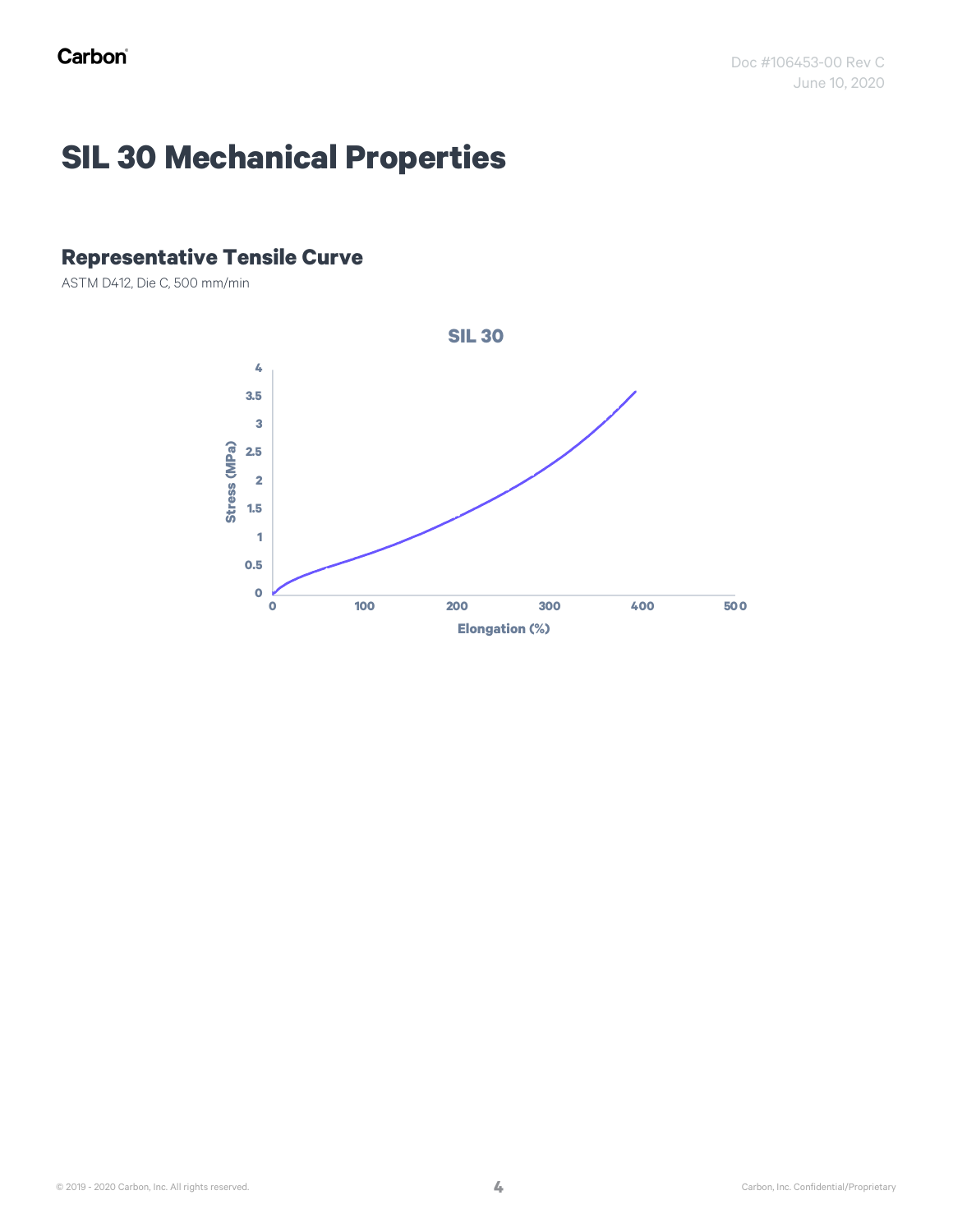#### **SIL 30 Dynamic Mechanical Analysis (DMA)**

Dynamic mechanical analysis provides insight into a material's viscoelastic properties across a range of temperatures. The figure below shows a temperature ramp of SIL 30. The peak in the tan(d) curve indicates that the glass transition temperature for this material is approximately 10 °C. A rubbery plateau is observed in the storage modulus from 20 – 150 °C reflecting the elastic nature of this material within this temperature window.



Temperature Range: -100 °C to 200 °C

Ramp Rate: 1.5 ºC/min

Print Conditions: All DMA samples were printed using software v1.9. Samples were hand-wiped and not washed with solvent. The thermal cure for all materials complies with the Carbon user manual.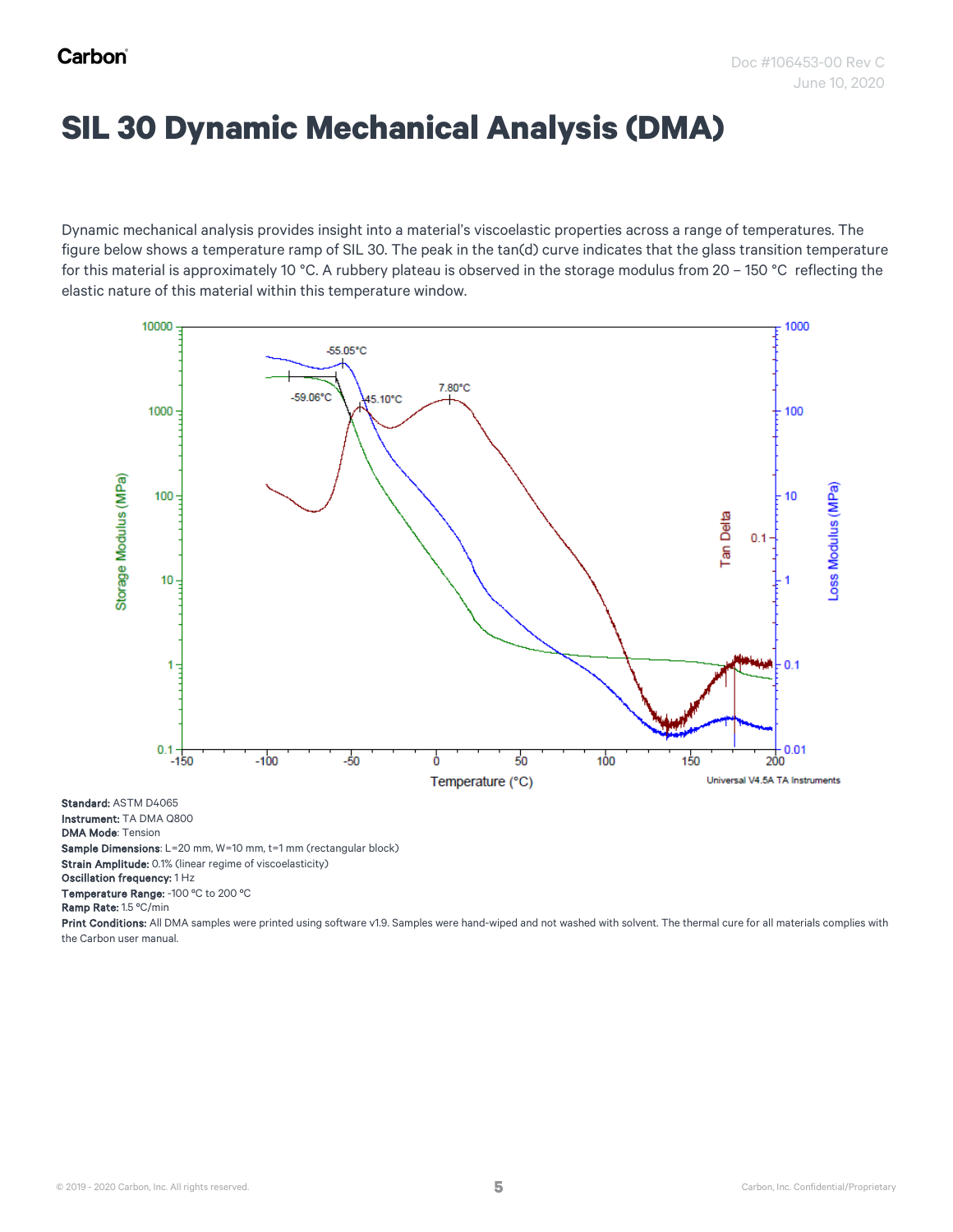## **SIL 30 Chemical Compatibility**

|                                                          | <b>Mass Gain*</b><br>$(\%)$ |
|----------------------------------------------------------|-----------------------------|
| <b>Household Chemicals</b>                               |                             |
| <b>Bleach (NaClO, 5%)</b>                                | < 5%                        |
| Sanitizer (NH, Cl, 10%)                                  | $5 - 15%$                   |
| <b>Distilled Water</b>                                   | $5 - 15%$                   |
| <b>Sunscreen (Banana Boat, SPF 50)</b>                   | $5 - 15%$                   |
| <b>Detergent (Tide, Original)</b>                        | $5 - 15%$                   |
| <b>Windex Powerized Formula</b>                          | $5 - 15%$                   |
| <b>Hydrogen Peroxide (30%)</b>                           | $15 - 30%$                  |
| Ethanol (95%)                                            | > 30%                       |
| <b>Industrial Fluids</b>                                 |                             |
| <b>Engine Oil (Havoline SAE 5W-30)</b>                   | < 5%                        |
| <b>Brake Fluid (Castrol DOT-4)</b>                       | >30%                        |
| <b>Airplane Deicing Fluid (Type I Ethylene Glycol)</b>   | < 5%                        |
| <b>Airplane Deicing Fluid (Type I Propylene Glycol)</b>  | $5 - 15%$                   |
| <b>Airplane Deicing Fluid (Type IV Ethylene Glycol)</b>  | < 5%                        |
| <b>Airplane Deicing Fluid (Type IV Propylene Glycol)</b> | $5 - 15%$                   |
| <b>Transmission Fluid (Havoline Synthetic ATF)</b>       | < 5%                        |
| <b>Engine Coolant (Havoline XLC, 50%/50% premixed)</b>   | < 5%                        |
| Diesel (Chevron #2)                                      | $15 - 30%$                  |
| <b>Gasoline (Chevron #91)</b>                            | $> 30\%$                    |
| <b>Skydrol 500B-4</b>                                    | $> 30\%$                    |
| <b>Strong Acid/Base</b>                                  |                             |
| <b>Sulfuric Acid (30%)</b>                               | $> 30\%$                    |
| <b>Sodium Hydroxide (10%)</b>                            | < 5%                        |

*\*Percent weight gained after 1 week submersion following ASTM D543. Values do not represent changes in dimension or mechanical properties.*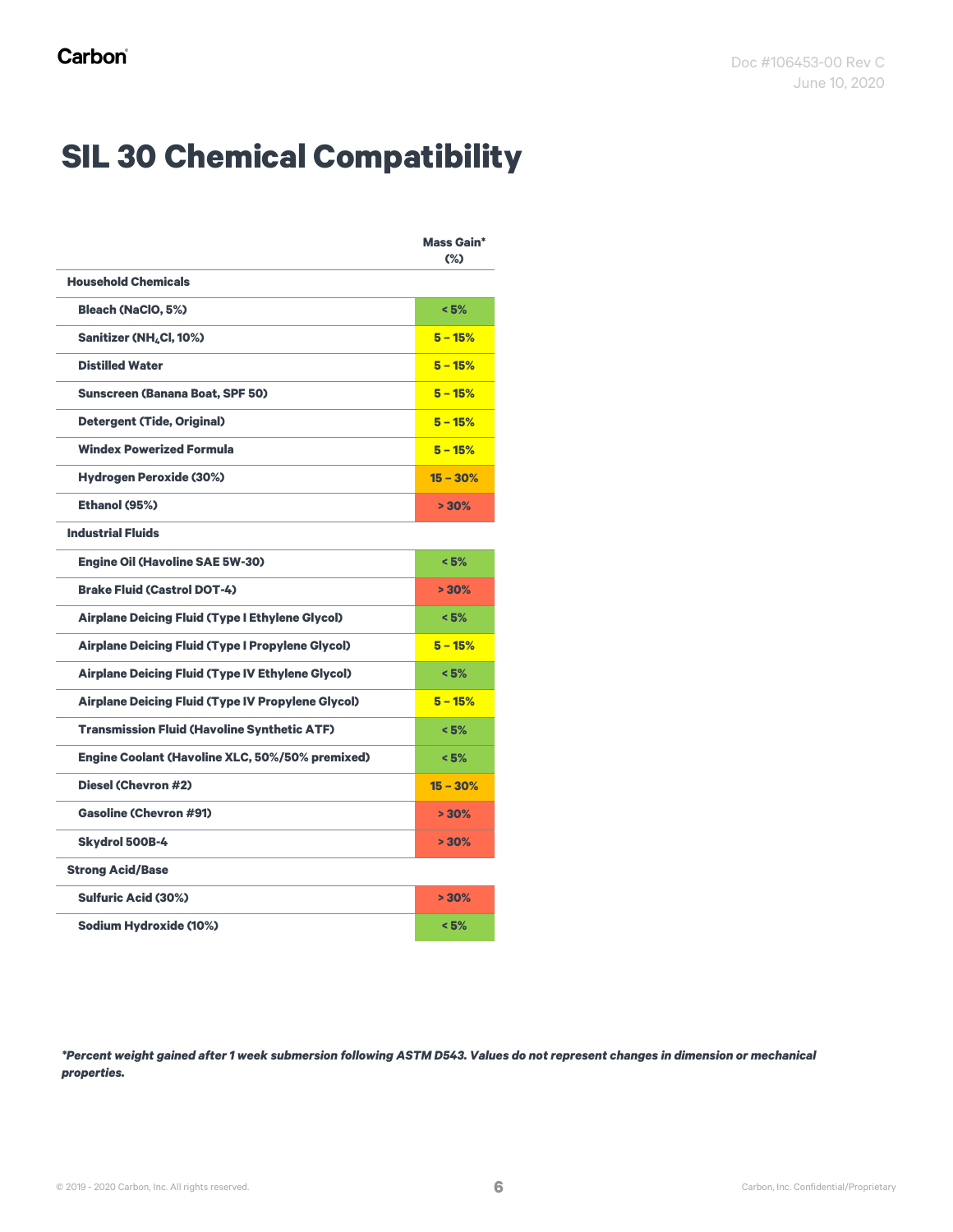## **SIL 30 UV Aging**

Natural polymer aging can occur in the presence of light, sun, and heat. Carbon evaluated the UV aging performance of SIL 30 using ASTM D4459, which is intended to simulate indoor exposure of solar radiation through glass.



ASTM D4459: Q-Sun XE-1, 0.8 W/m<sup>2</sup> at 420 nm, 55 °C ASTM D412: Die C, 500 mm/min, average values represented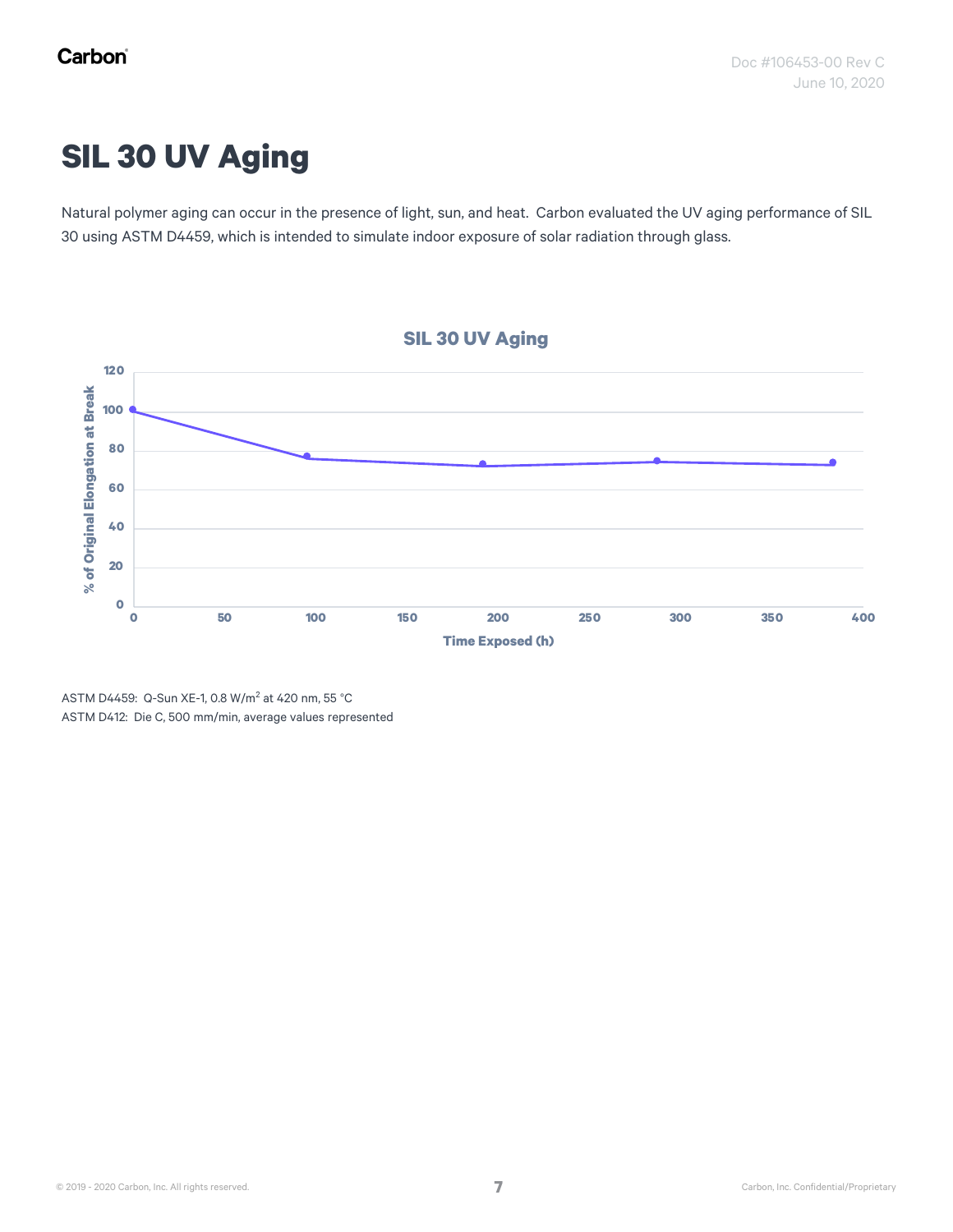## **SIL 30 UV Aging**

Natural polymer aging can occur in the presence of light, sun, and heat. Carbon evaluated the UV aging performance of SIL 30 using ASTM D4459, which is intended to simulate indoor exposure of solar radiation through glass.



ASTM D4459: Q-Sun XE-1, 0.8 W/m<sup>2</sup> at 420 nm, 55 °C ASTM D412: Die C, 500 mm/min, average values represented

**SIL 30 UV Aging**